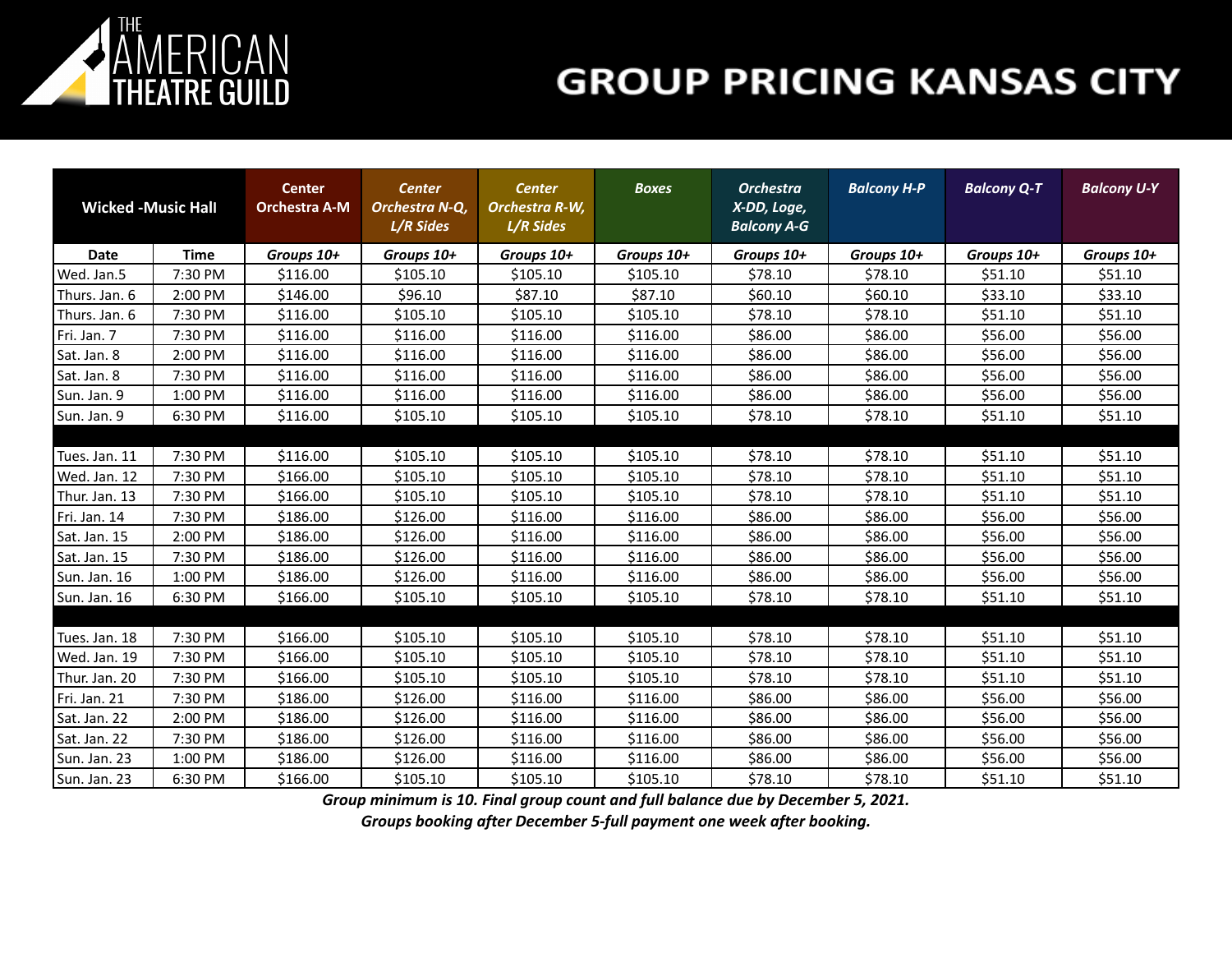

| <b>Tootsie-Music Hall</b> |         | Center Orch A-Q,<br>Orch L/R A-O S |         | <b>Center Orchestra,</b><br>L/R Sides, Boxes |         | Orchestra X-DD,<br>Loge, Balcony A-G |         |         | <b>Balcony H-P</b> |                | <b>Balcony Q-Y</b> |         |                |
|---------------------------|---------|------------------------------------|---------|----------------------------------------------|---------|--------------------------------------|---------|---------|--------------------|----------------|--------------------|---------|----------------|
| <b>Date</b>               | Time    | 10-39                              | $40+$   | 10-39                                        | $40+$   | 10-39                                | $40+$   | 10-39   | $40+$              | <b>Student</b> | 10-39              | $40+$   | <b>Student</b> |
| Tue. Nov. 23              | 7:30 PM | \$94.00                            | \$94.00 | \$85.30                                      | \$80.95 | \$71.80                              | \$68.20 | \$59.70 | \$56.60            | \$56.60        | \$38.45            | \$36.60 | \$36.60        |
| Wed. Nov. 24              | 7:30 PM | \$94.00                            | \$94.00 | \$85.30                                      | \$80.95 | \$71.80                              | \$68.20 | \$59.70 | \$56.60            | \$56.60        | \$38.45            | \$36.60 | \$36.60        |
| Fri. Nov. 26              | 2:00 PM | \$94.00                            | \$94.00 | \$85.30                                      | \$80.95 | \$71.80                              | \$68.20 | \$59.70 | \$56.60            | \$56.60        | \$38.45            | \$36.60 | \$36.60        |
| Fri. Nov. 26              | 7:30 PM | \$94.00                            | \$94.00 | \$94.00                                      | \$94.00 | \$79.00                              | \$79.00 | \$69.00 | \$69.00            | N/A            | \$44.00            | \$44.00 | N/A            |
| Sat. Nov. 27              | 2:00 PM | \$94.00                            | \$94.00 | \$89.65                                      | \$85.30 | \$75.40                              | \$71.80 | \$62.80 | \$59.70            | N/A            | \$40.30            | \$38.45 | N/A            |
| Sat. Nov. 27              | 7:30 PM | \$94.00                            | \$94.00 | \$94.00                                      | \$94.00 | \$79.00                              | \$79.00 | \$69.00 | \$69.00            | N/A            | \$44.00            | \$44.00 | N/A            |
| Sun. Nov. 28              | 1:00 PM | \$94.00                            | \$94.00 | \$89.65                                      | \$85.30 | \$75.40                              | \$71.80 | \$62.80 | \$59.70            | N/A            | \$40.30            | \$38.45 | N/A            |
| Sun. Nov. 28              | 6:30 PM | \$94.00                            | \$94.00 | \$85.30                                      | \$80.95 | \$71.80                              | \$68.20 | \$59.70 | \$56.60            | \$56.60        | \$38.45            | \$36.60 | \$36.60        |

*Final group count and balance, less deposit due October 23, 2021.*

*Booking after October 23 - full payment due one week after booking.*

| STOMP-Kauffman<br>Center |           |         | <b>Orchestra/Parterre/Front</b><br><b>Mezzanine</b> |                |         | <b>Balcony</b> | <b>Rear Mezzanine/Grand Tier &amp; Front</b> |         | <b>Mid Balcony</b> | <b>Rear Balcony</b> |         |         |
|--------------------------|-----------|---------|-----------------------------------------------------|----------------|---------|----------------|----------------------------------------------|---------|--------------------|---------------------|---------|---------|
| <b>Date</b>              | Time      | 10-39   | 40+                                                 | <b>Student</b> | 10-39   | 40+            | <b>Student</b>                               | 10-39   | 40+                | <b>Student</b>      | 10-39   | $40+$   |
| Fri. Feb. 11             | $7:30$ PM | \$73.25 | \$69.50                                             | \$43.25        | \$59.75 | \$56.75        | \$35.75                                      | \$50.75 | \$48.25            | \$30.75             | \$40.75 | \$40.75 |
| Sat. Feb. 12             | $2:00$ PM | \$73.25 | \$69.50                                             | \$43.25        | \$59.75 | \$56.75        | \$35.75                                      | \$50.75 | \$48.25            | \$30.75             | \$40.75 | \$40.75 |
| Sat. Feb. 12             | 7:30 PM   | \$73.25 | \$69.50                                             | \$43.25        | \$59.75 | \$56.75        | \$35.75                                      | \$50.75 | \$48.25            | \$30.75             | \$40.75 | \$40.75 |

*Group minimum is 10. Final group count and full balance due by January 11, 2022.*

*Groups booking after January 11 -full payment one week after booking.*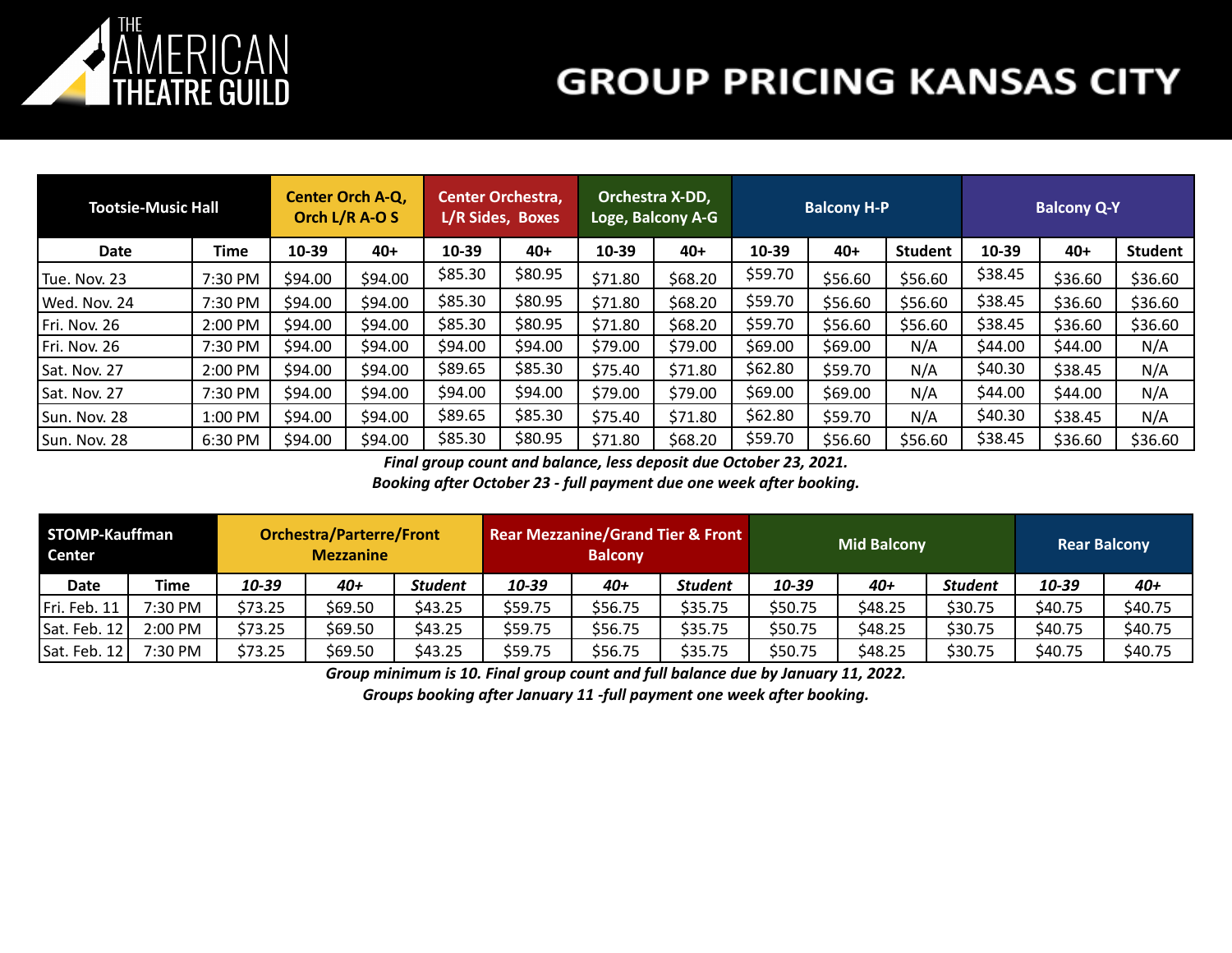

| <b>Mean Girls- Music Hall</b> |         | <b>Center Orch A-Q,</b><br>Orch L/R A-O S |          | <b>Center Orchestra,</b><br>L/R Sides, Boxes |          | Orchestra X-DD,<br>Loge, Balcony A-G |          |         | <b>Balcony H-P</b> |                | <b>Balcony Q-Y</b> |         |                |
|-------------------------------|---------|-------------------------------------------|----------|----------------------------------------------|----------|--------------------------------------|----------|---------|--------------------|----------------|--------------------|---------|----------------|
| Date                          | Time    | 10-39                                     | $40+$    | 10-39                                        | $40+$    | 10-39                                | $40+$    | 10-39   | $40+$              | <b>Student</b> | 10-39              | $40+$   | <b>Student</b> |
| Tue. Mar. 15                  | 7:30 PM | \$103.00                                  | \$103.00 | \$93.40                                      | \$88.60  | \$71.80                              | \$68.20  | \$59.70 | \$56.60            | \$56.60        | \$37.60            | \$35.80 | \$35.80        |
| Wed. Mar. 16                  | 7:30 PM | \$103.00                                  | \$103.00 | \$93.40                                      | \$88.60  | \$71.80                              | \$68.20  | \$59.70 | \$56.60            | \$56.60        | \$37.60            | \$35.80 | \$35.80        |
| Thur. Mar. 17                 | 7:30 PM | \$103.00                                  | \$103.00 | \$93.40                                      | \$88.60  | \$71.80                              | \$68.20  | \$59.70 | \$56.60            | \$56.60        | \$37.60            | \$35.80 | \$35.80        |
| Fri. Mar. 18                  | 7:30 PM | \$103.00                                  | \$103.00 | \$103.00                                     | \$103.00 | \$79.00                              | \$79.00  | \$69.00 | \$69.00            | N/A            | \$43.00            | \$43.00 | N/A            |
| Sat. Mar. 19                  | 2:00 PM | \$103.00                                  | \$103.00 | \$98.20                                      | \$93.40  | \$75.40                              | \$71.80  | \$62.80 | \$59.70            | N/A            | \$39.40            | \$37.60 | N/A            |
| Sat. Mar. 19                  | 7:30 PM | \$103.00                                  | \$103.00 | \$103.00                                     | \$103.00 | \$103.00                             | \$103.00 | \$79.00 | \$79.00            | \$69.00        | \$69.00            | \$69.00 | \$43.00        |
| Sun. Mar. 20                  | 1:00 PM | \$103.00                                  | \$103.00 | \$98.20                                      | \$93.40  | \$75.40                              | \$71.80  | \$62.80 | \$59.70            | N/A            | \$39.40            | \$37.60 | N/A            |
| Sun. Mar. 20                  | 6:30PM  | \$103.00                                  | \$103.00 | \$93.40                                      | \$88.60  | \$71.80                              | \$68.20  | \$59.70 | \$56.60            | \$56.60        | \$37.60            | \$35.80 | \$35.80        |

*Final group count and balance, less deposit due February 15, 2022.*

*Booking after February 15 - full payment due one week after booking.*

| Jesus Christ Superstar<br><b>-Kauffman Center</b> |             | <b>Orchestra/Parterre/Front</b><br><b>Mezzanine</b> |         |         | <b>Rear Mezzanine/Grand Tier &amp; Front</b><br><b>Balcony</b> |                |         | <b>Mid Balcony</b> |                | <b>Rear Balcony</b> |  |
|---------------------------------------------------|-------------|-----------------------------------------------------|---------|---------|----------------------------------------------------------------|----------------|---------|--------------------|----------------|---------------------|--|
| Date                                              | <b>Time</b> | 10-39                                               | 40+     | 10-39   | $40+$                                                          | <b>Student</b> | 10-39   | 40+                | <b>Student</b> | 10-39               |  |
| Tue. Mar. 29                                      | 7:30 PM     | \$84.05                                             | \$79.70 | \$75.05 | \$71.20                                                        | \$44.25        | \$66.05 | \$62.70            | \$39.25        | \$50.75             |  |
| Wed. Mar. 30                                      | 7:30 PM     | \$84.05                                             | \$79.70 | \$75.05 | \$71.20                                                        | \$44.25        | \$66.05 | \$62.70            | \$39.25        | \$50.75             |  |
| Thu. Mar. 31                                      | 7:30 PM     | \$84.05                                             | \$79.70 | \$75.05 | \$71.20                                                        | \$44.25        | \$66.05 | \$62.70            | \$39.25        | \$50.75             |  |
| Fri. Apr. 1                                       | 7:30 PM     | \$92.75                                             | N/A     | \$82.75 | N/A                                                            | N/A            | \$72.75 | N/A                | N/A            | \$50.75             |  |
| Sat. Apr. 2                                       | 2:00 PM     | \$84.05                                             | \$79.70 | \$75.05 | \$71.20                                                        | \$44.25        | \$66.05 | \$62.70            | \$39.25        | \$50.75             |  |
| Sat. Apr. 2                                       | 7:30 PM     | \$92.75                                             | N/A     | \$82.75 | N/A                                                            | N/A            | \$72.75 | N/A                | N/A            | \$50.75             |  |
| Sun. Apr. 3<br>1:00 PM                            |             | \$84.05                                             | \$79.70 | \$75.05 | \$71.20                                                        | \$44.25        | \$66.05 | \$62.70            | \$39.25        | \$50.75             |  |
| 6:30 PM<br>Sun. Apr. 3                            |             | \$84.05                                             | \$79.70 | \$75.05 | \$71.20                                                        | \$44.25        | \$66.05 | \$62.70            | \$39.25        | \$50.75             |  |

*Group minimum is 10. Final group count and full balance due by February 28, 2022.*

*Groups booking after February 28 -full payment one week after booking.*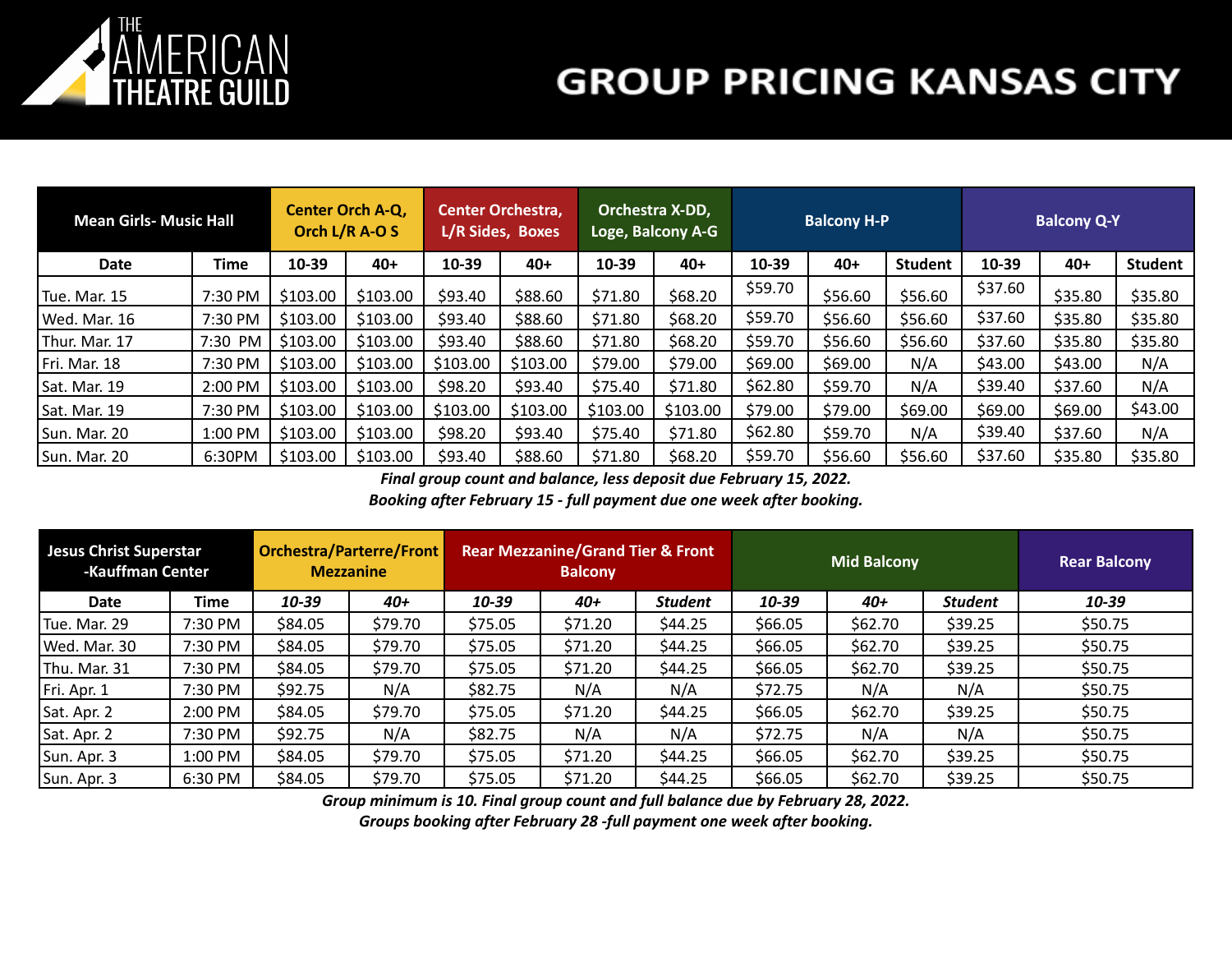

| An Officer & A<br><b>Gentleman-Music Hall</b> |         | <b>Orchestra/Parterre/Front</b><br><b>Mezzanine</b> |         |                | <b>Rear Mezzanine/Grand</b><br><b>Tier/Front Balcony</b> |         |         |         | <b>Mid Balcony</b> |                | <b>Rear Balcony</b> |         |                |
|-----------------------------------------------|---------|-----------------------------------------------------|---------|----------------|----------------------------------------------------------|---------|---------|---------|--------------------|----------------|---------------------|---------|----------------|
| Date                                          | Time    | 10-39                                               | $40+$   | <b>Student</b> | 10-39                                                    | $40+$   | Student | 10-39   | $40+$              | <b>Student</b> | 10-39               | $40+$   | <b>Student</b> |
| Tues. Apr. 12                                 | 7:30 PM | \$79.55                                             | \$75.45 | \$46.75        | \$66.05                                                  | \$62.70 | \$39.25 | \$57.05 | \$54.20            | \$34.25        | \$34.55             | \$32.95 | N/A            |
| Wed. Apr. 13                                  | 7:30 PM | \$79.55                                             | \$75.45 | \$46.75        | \$66.05                                                  | \$62.70 | \$39.25 | \$57.05 | \$54.20            | \$34.25        | \$34.55             | \$32.95 | N/A            |
| Thu. Apr. 14                                  | 7:30 PM | \$79.55                                             | \$75.45 | \$46.75        | \$66.05                                                  | \$62.70 | \$39.25 | \$57.05 | \$54.20            | \$34.25        | \$34.55             | \$32.95 | N/A            |
| Fri. Apr. 15                                  | 7:30 PM | \$79.55                                             | \$75.45 | \$46.75        | \$66.05                                                  | \$62.70 | \$39.25 | \$57.05 | \$54.20            | \$34.25        | \$34.55             | \$32.95 | N/A            |
| Sat. Apr. 16                                  | 2:00 PM | \$79.55                                             | \$75.45 | \$46.75        | \$66.05                                                  | \$62.70 | \$39.25 | \$57.05 | \$54.20            | \$34.25        | \$34.55             | \$32.95 | N/A            |
| Sat. Apr. 16                                  | 7:30 PM | \$79.55                                             | \$75.45 | N/A            | \$79.55                                                  | \$75.45 | N/A     | \$57.05 | \$54.20            | N/A            | \$34.55             | \$32.95 | N/A            |
| Sun. Apr. 17                                  | 1:00 PM | \$79.55                                             | \$75.45 | \$46.75        | \$66.05                                                  | \$62.70 | \$39.25 | \$57.05 | \$54.20            | \$34.25        | \$34.55             | \$32.95 | N/A            |
| Sun. Apr. 17                                  | 6:30 PM | \$79.55                                             | \$75.45 | \$46.75        | \$66.05                                                  | \$62.70 | \$39.25 | \$57.05 | \$54.20            | \$34.25        | \$34.55             | \$32.95 | N/A            |

*Group minimum is 10. Final group count and full balance due by March 12, 2022.*

*Groups booking after March 12 -full payment one week after booking.*

| <b>Fiddler on the Roof- Music</b><br>Hall |         | <b>Center Orch A-Q,</b><br>Orch L/R A-O S |         | <b>Center Orchestra,</b><br>L/R Sides, Boxes |         | Orchestra X-DD,<br>Loge, Balcony<br>$A-G$ |         |         | <b>Balcony H-P</b> |                | <b>Balcony Q-Y</b> |         |                |
|-------------------------------------------|---------|-------------------------------------------|---------|----------------------------------------------|---------|-------------------------------------------|---------|---------|--------------------|----------------|--------------------|---------|----------------|
| Date                                      | Time    | 10-39                                     | 40+     | 10-39                                        | 40+     | 10-39                                     | $40+$   | 10-39   | 40+                | <b>Student</b> | 10-39              | $40+$   | <b>Student</b> |
| Tues. May 3                               | 7:30 PM | \$85.30                                   | \$80.95 | \$85.30                                      | \$80.95 | \$70.00                                   | \$66.50 | \$65.50 | \$62.25            | \$47.00        | \$52.00            | \$49.00 | N/A            |
| Wed. May 4                                | 7:30 PM | \$85.30                                   | \$80.95 | \$85.30                                      | \$80.95 | \$70.00                                   | \$66.50 | \$65.50 | \$62.25            | \$47.00        | \$52.00            | \$49.00 | N/A            |
| Thurs. May 5                              | 7:30 PM | \$85.30                                   | \$80.95 | \$85.30                                      | \$80.95 | \$70.00                                   | \$66.50 | \$65.50 | \$62.25            | \$47.00        | \$52.00            | \$49.00 | N/A            |
| Fri. May 6                                | 7:30 PM | \$85.30                                   | \$80.95 | \$85.30                                      | \$80.95 | \$70.00                                   | \$66.50 | \$65.50 | \$62.25            | \$47.00        | \$52.00            | \$49.00 | N/A            |
| Sat. May 7                                | 2:00 PM | \$85.30                                   | \$80.95 | \$85.30                                      | \$80.95 | \$70.00                                   | \$66.50 | \$65.50 | \$62.25            | \$47.00        | \$52.00            | \$49.00 | N/A            |
| Sat. May 7                                | 7:30 PM | \$94.00                                   | \$94.00 | \$94.00                                      | \$94.00 | \$77.00                                   | \$77.00 | \$72.00 | \$72.00            | N/A            | \$57.00            | \$57.00 | N/A            |
| Sun. May 8                                | 1:00 PM | \$85.30                                   | \$80.95 | \$85.30                                      | \$80.95 | \$70.00                                   | \$66.50 | \$65.50 | \$62.25            | \$47.00        | \$52.00            | \$49.00 | N/A            |
| Sun. May 8                                | 6:30 PM | \$85.30                                   | \$80.95 | \$85.30                                      | \$80.95 | \$70.00                                   | \$66.50 | \$65.50 | \$62.25            | \$47.00        | \$52.00            | \$49.00 | N/A            |

*Group minimum is 10. Final group count and full balance due by April 3, 2022.*

*Groups booking after April 3-full payment one week after booking.*